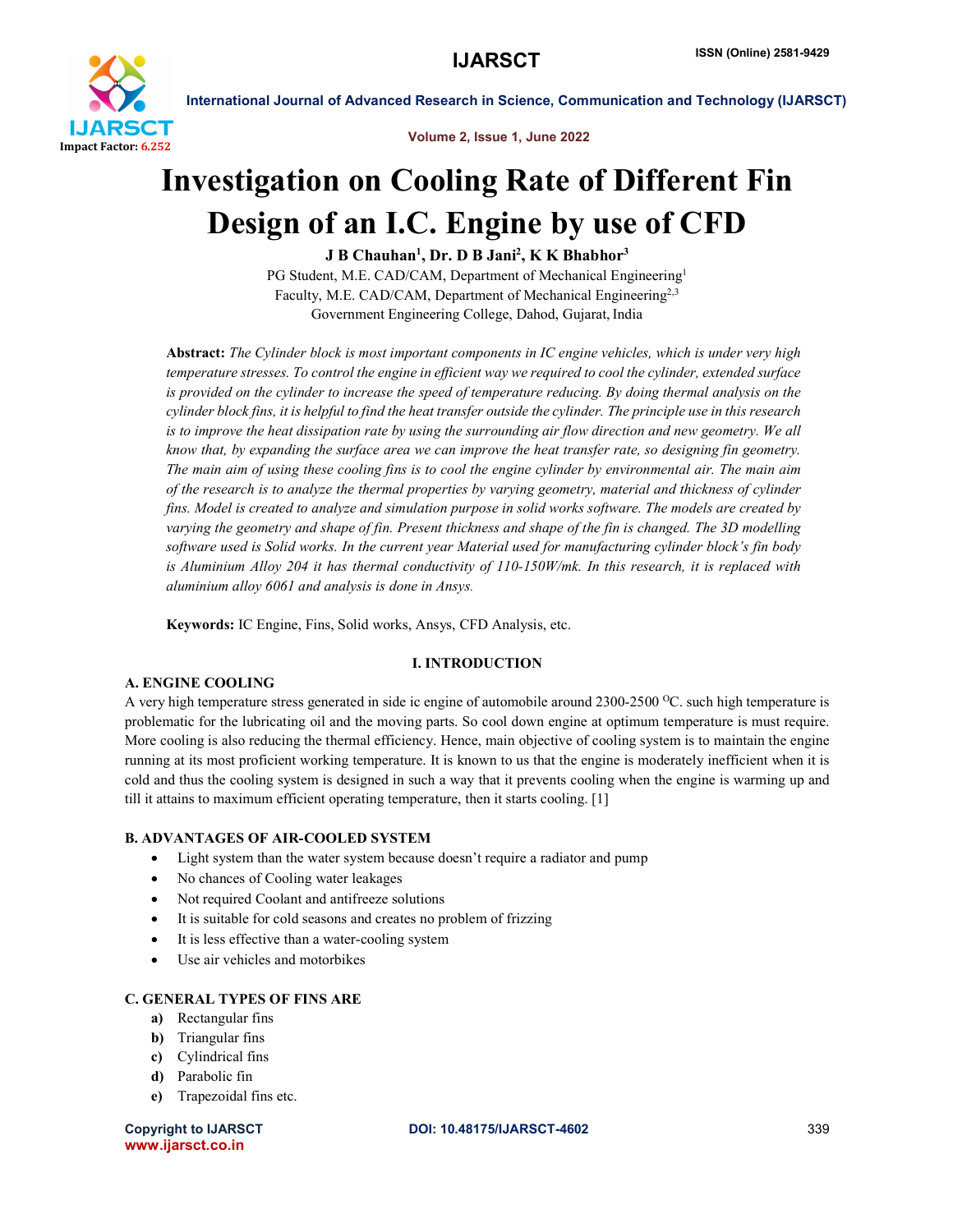

# Volume 2, Issue 1, June 2022

# II. LIERATURE WORK

Abhishek et al.[2] published paper on Comparative numerical investigation of rectangular and elliptical fins for air cooled IC engine in which they used CREO software for modelling and for analysis they used Analysis software. Performed the analysis with 673 °K temperatures of inner of engine cylinder block. [2]

- The average static temperature for elliptical fin tip is 656  $\,^{\circ}$ K and for rectangular fin tip is 657  $\,^{\circ}$ K.
- the rate of heat transfer is high due to its geometric effect in case of elliptical fin than rectangular fin.
- Average surface heat transfer coefficient for elliptical fin is 57.04 W/m2K and for rectangular fins it is 54.15 W/m2K.

**J. Laxmi Prasad, et. al**[3] find that Thickness of the fins lowered and increasing no of fins this analysis carried out by providing slots on fins also Trapped air flow over it and due to the swirl of the air into slots it will cause more heat transfer and cools engine more effectively.

B.J. Patil[4] find that the step design fin is most effective and is able to remove the more amount of heat from the cylinder.

P. Senthilkumar<sup>[5]</sup>, shows Triangle profile fins yield a lower tip temperature distribution than other profiles like circular and rectangle, V-type fin array design performs better than rectangular vertical fin array.

C. Thiagarajan[6] research on Heat transfer analysis and optimization of engine cylinder liner using different materials like cast iron, magnesium alloy and titanium alloy and finds magnesium alloy gives higher thermal flux than another alloy [6].





S. Padmanabhan,[7] published paper and finds- Rectangular-shaped fin transfer 10% extra heat transfer than the triangular-shaped fin in all strokes of the test engine in both CFD and analytical methods.

Dr. S. C. Kongre[8] finds the perforated fin system enhances heat transfer. Along with the geometry of perforation the spacing between two perforations & thermodynamic properties of material also have significant impact on the heat convection process. More number of fins results in cooler system, stack of modified fin is found to be more effective in heat transfer also results in material reduction.

Pardeep Singh [9]works on fin with extension with creating model in AutoCAD software and done analysis in Ansys software and finds- Fin with extensions provide near about 5 % to 13% more enhancement of heat transfer as compare to fin without extensions, Heat transfer through fin with rectangular extensions higher than that of fin with other types of extensions, The effectiveness of fin with rectangular extensions is greater than other extensions.

Deepak Tekhre et al. [10] get outcome [10]

- The turbulence of air also gets increased by creation on holes.
- Fin arrays with rectangular extensions provide near about 13 % to 21% more enhancement of heat transfer as compare to other type of fins.
- Large number of fins with less thickness can be preferred in high-speed vehicles than thick fins with less numbers as it helps inducing greater turbulence and hence higher heat transfer.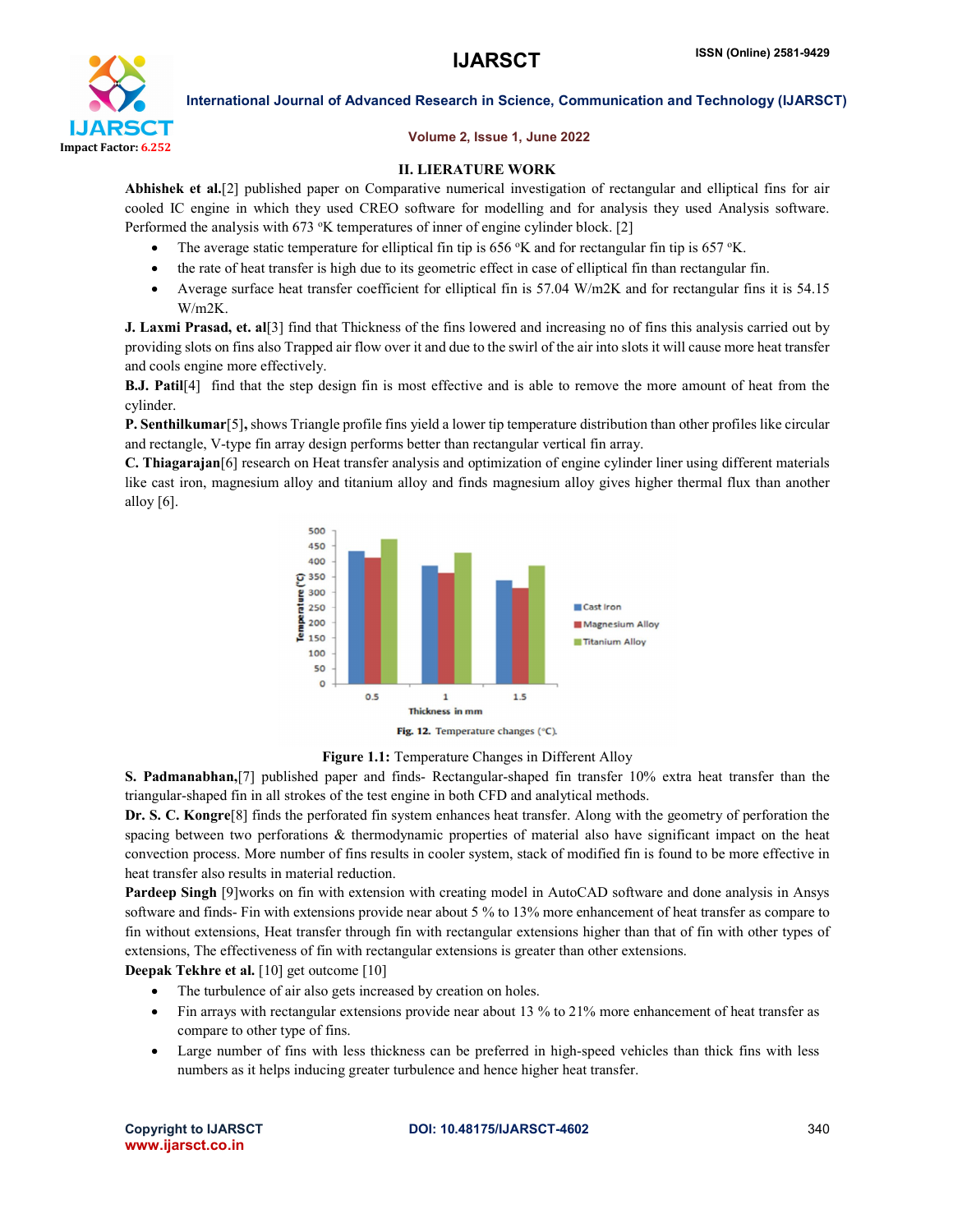

### Volume 2, Issue 1, June 2022

## III. MODELLING AND ANALYSIS OF IC ENGINE FINS

Model is created with the data gain from the present model of cylinder block of hf deluxe bike. current material used were aluminum alloy 204 with thermal conductivity 120 w/m<sup>0</sup>k.



Figure 1.2: Modelling of Cylinder Block of Existing Bike





Figure 1.3: Boundary Condition

The generated grid is imported to ANSYS Fluent solver for the computational fluid dynamics analysis. A step-by-step procedure is mentioned for the solver set-up. Analysis type is Steady state analysis. The energy equation is turned ON due to Temperature involvement in the stated problem.



Copyright to IJARSCT **DOI: 10.48175/IJARSCT-4602** 341 Figure 1.4: Dimensions of Existing Cylinder Block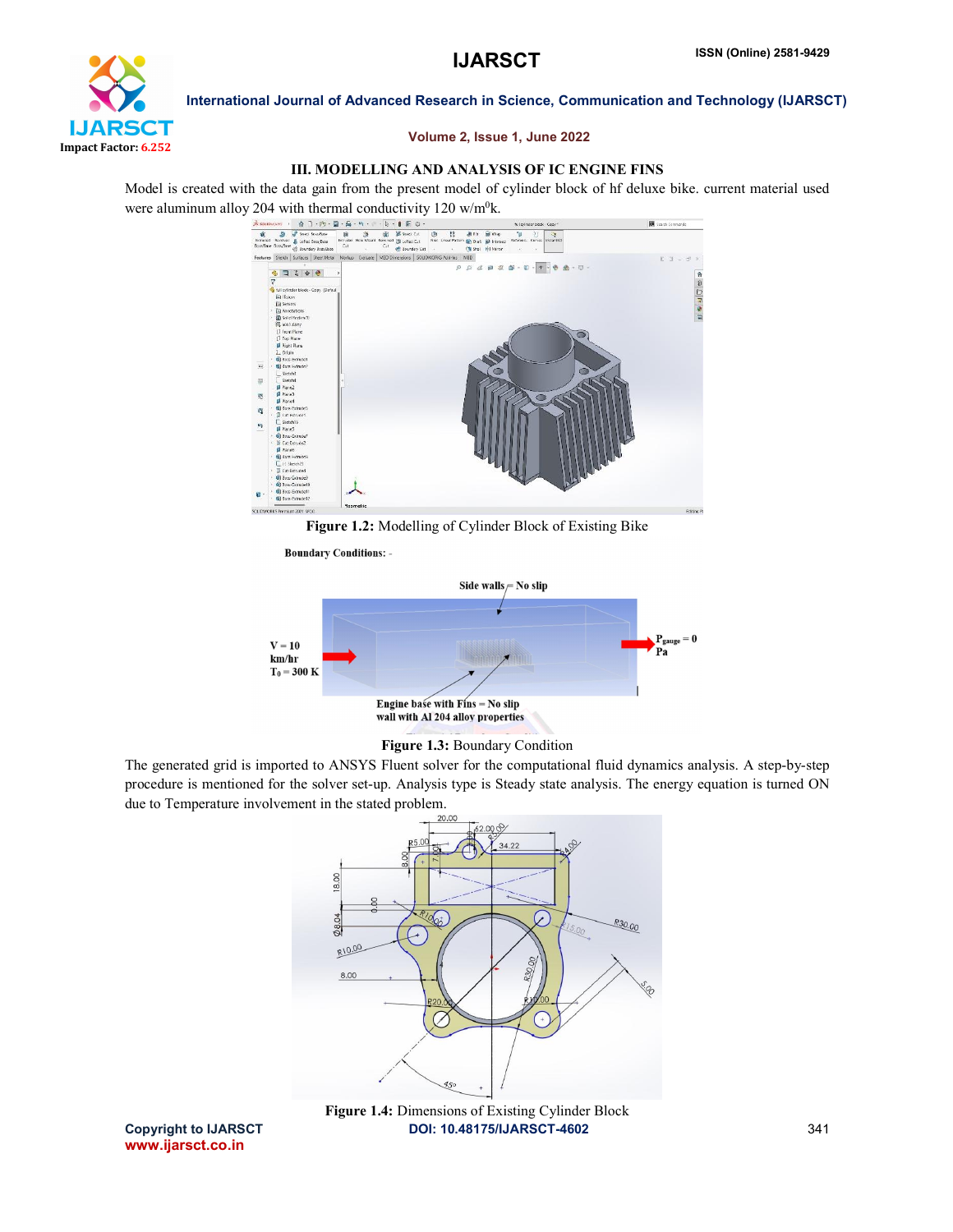



Volume 2, Issue 1, June 2022



# Figure 1.5: Domain Grid



Figure 1.6: Grid for Engine Fins







www.ijarsct.co.in

Copyright to IJARSCT **DOI: 10.48175/IJARSCT-4602** 342 Figure 1.8: Velocity Contour (base model)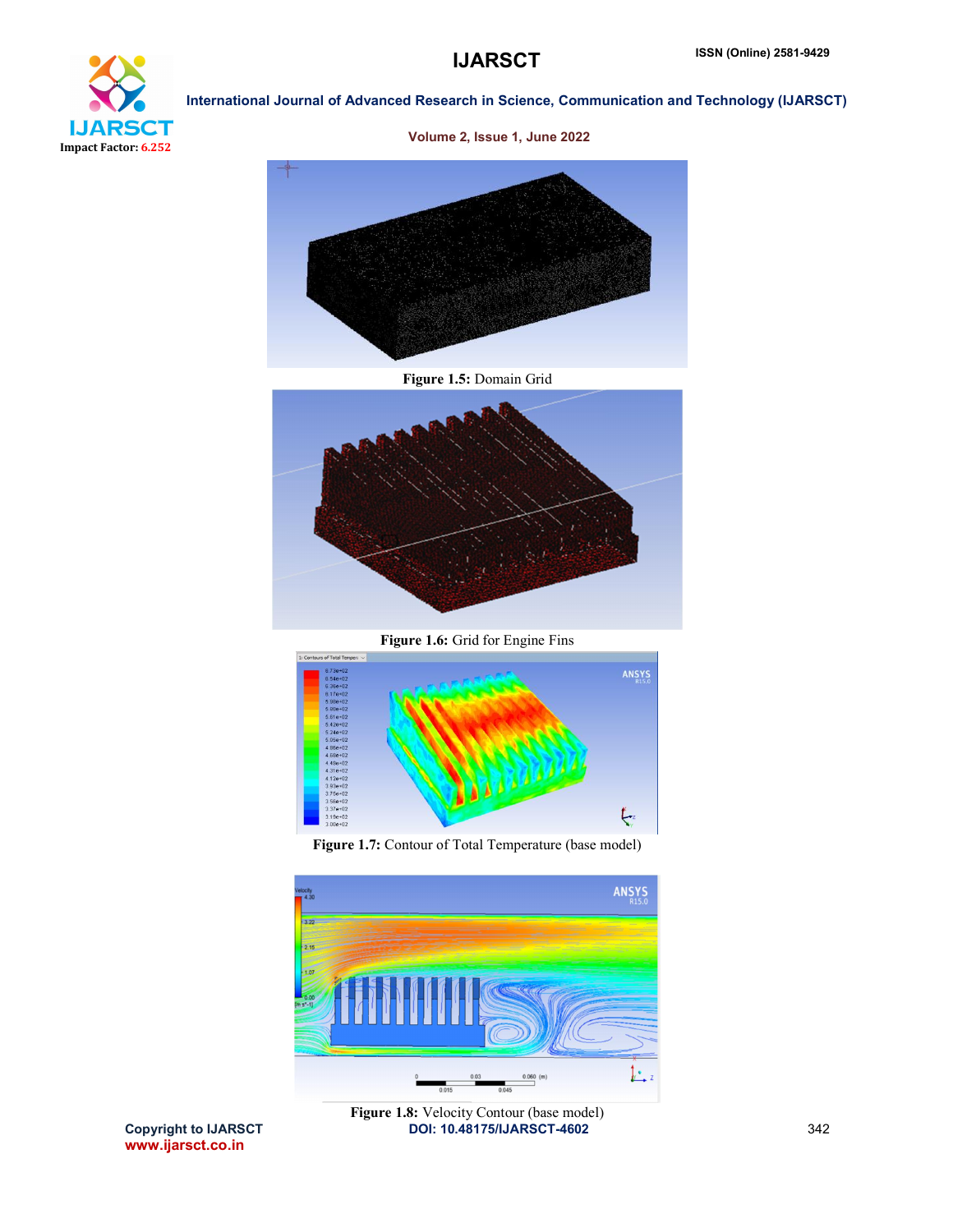

## Volume 2, Issue 1, June 2022

- Inlet boundary layer growth is observed upstream to fins by approaching flow.
- Front four fins dissipates more heat by accelerating flow and trapping within it. Later does not.
- Flow accelerates from the tip of the first fin and forms separated flow.



Figure 1.9: Grid for Engine with Type (1) Modified Fins locity<br>eamline 1<br>r 5.221e+00  $3.916e+0$  $2.611e+00$ 

Figure 2.0: Streamlines Modified Model 1

# IV. OBSERVATIONS

- Trapping of the upcoming flow within first few fins are clearly observed.
- Swirl creation in between fins is observed.
- Downstream to fins, wake zone is formed.
- Flow separation region is observed
- Low velocity within the trapped flow in fins. This helps in heat dissipation.



Figure 2.1: Modified Fin2



www.ijarsct.co.in

Copyright to IJARSCT **DOI: 10.48175/IJARSCT-4602** 343 Figure 2.2: Domain Grid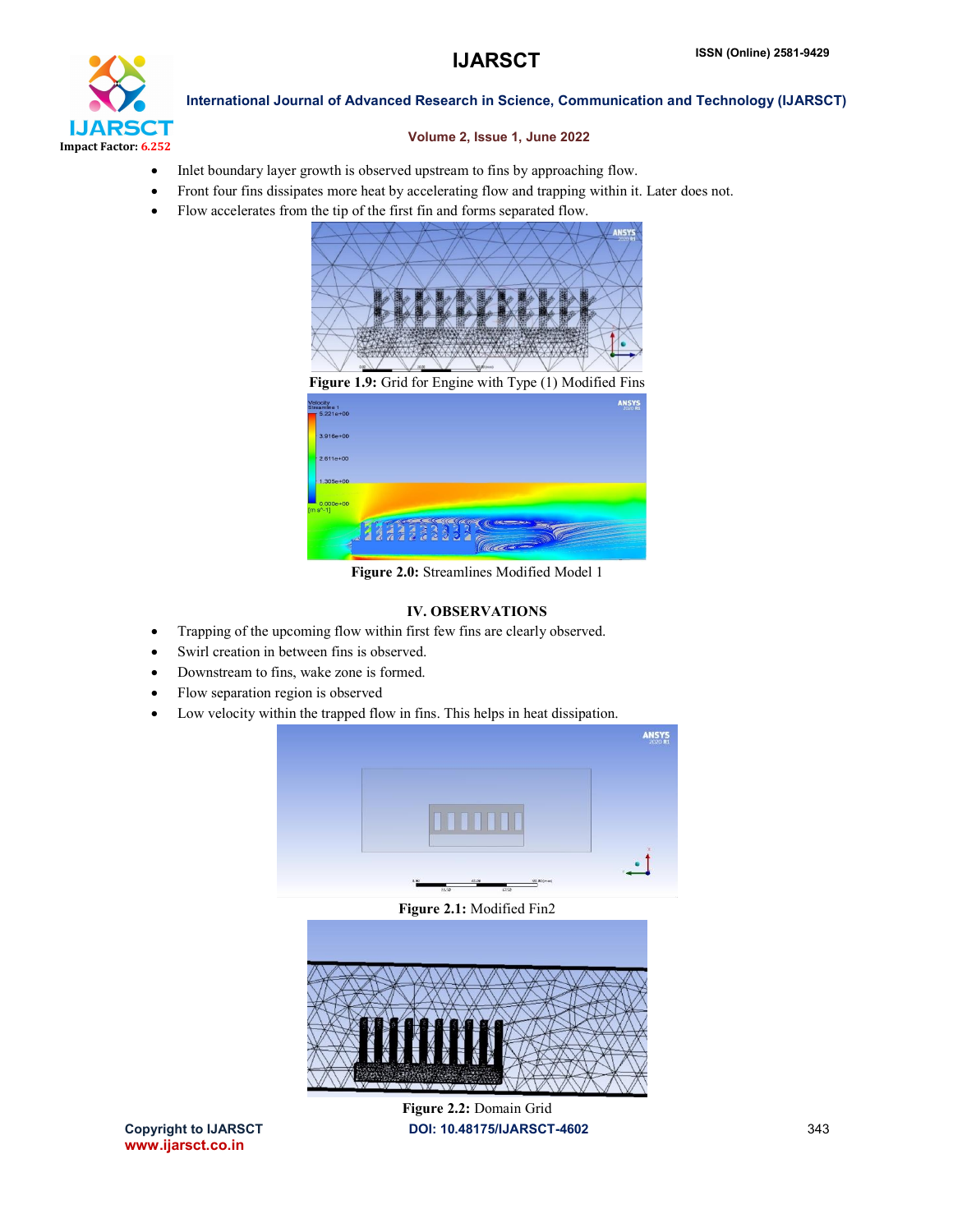

Volume 2, Issue 1, June 2022



Figure 2.3: Total Temperature Contour (Isometric view)



Figure 2.4: Streamlines Modified Model 2

# Observations:

- Reduction in trapping of the upcoming flow within first few fins are clearly observed as compered previous cases.
- Downstream to fins, wake zone is formed.
- Flow separation region is observed
- Low velocity within the trapped flow in fins. This helps in heat dissipation

## V. RESULT AND DISCUSSION

The thermal analysis of fins by modifying its geometry has been completed. By observing the analysis, the results of aluminium alloy 6061 fins, the result from CFD are shown by means of graphical comparison. The following images shows the temperature contour of normal fins, modified fins 1 and modified fins 2.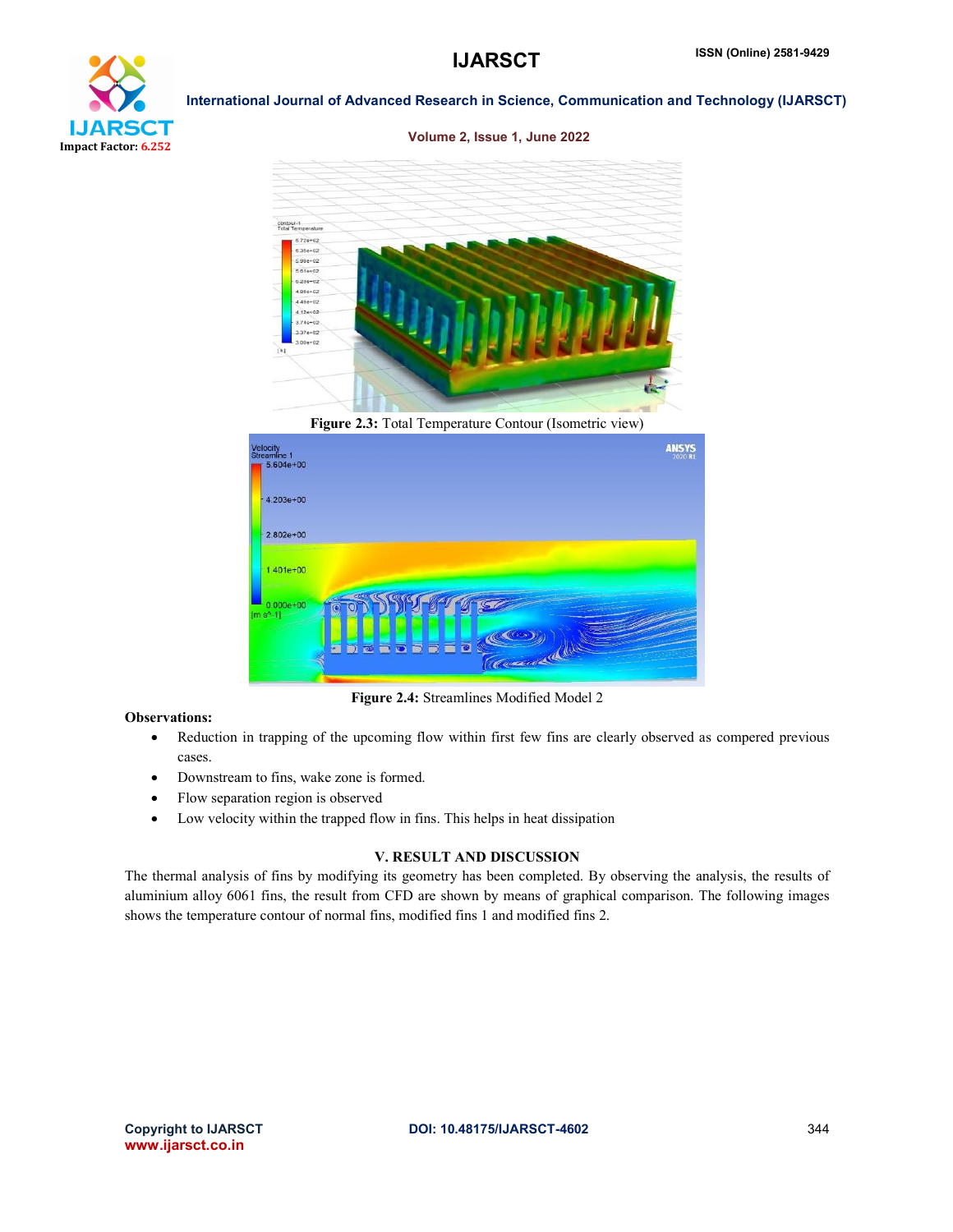

Volume 2, Issue 1, June 2022



# Figure 2.5: Temperature Graph on Original Fins

- For original fins the `average temperature on the tip of the high end of the fin is 384.1 K, average temperature at low end tip is 405.9 K, and temperature on the mid end of the fin is 572.3 K
- Minimum temperature observed on the original fin is 367 K



Figure 2.6: Temperature Graph on Modified Fins 1

- For modified fins 1 the `average temperature on the tip of the high end of the fin is 493.934 K, average temperature at low end tip is 499.532 K, and temperature on the mid end of the fin is 605.847 K.
- Minimum temperature observed on the modified fin 1 is 467.8 K.



Figure 2.7: Temperature Graph on Modified Fins 2

For modified fins 2 the `average temperature on the tip of the high end of the fin is 463.744 K, average temperature at low end tip is 452.588 K, and temperature on the mid end of the fin is 564.24 K.